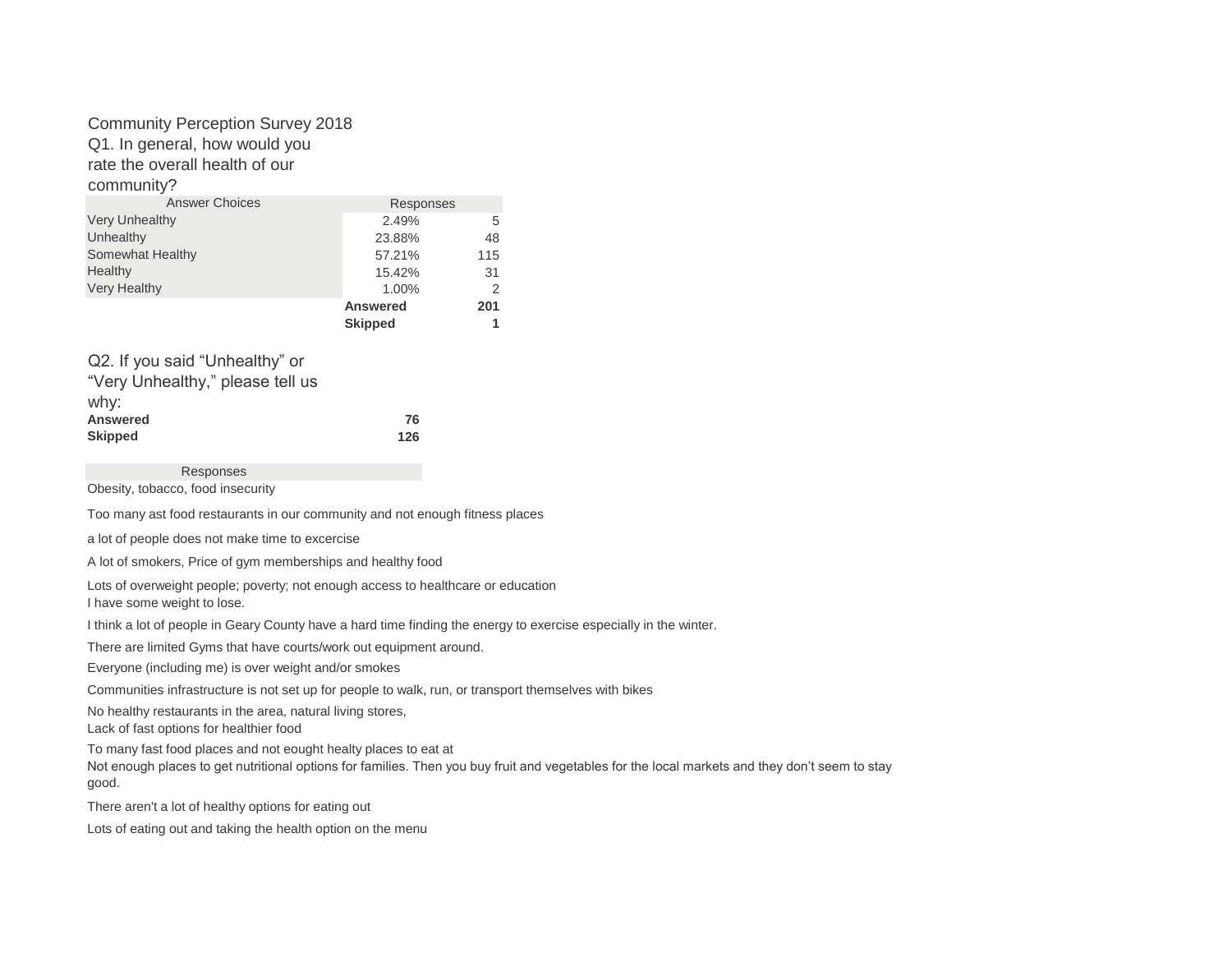we weigh too much

Low socio-economic condition of the community; too many people are struggling to survive with little time / energy for planning / living a healthy lifestyle

Healthy eating choices are limited; pathways and trails are disjointed and unconnected; a very unwalkable and bike dangerous city.

We are a poor community and I think most residents live on fast food

obesity, exercise not part of daily life for many

I worry about the number of people I see using tobacco products and obesity

Obesity everywhere and lack of healthy food options

this area has limited resources and many families struggle to survive and be healthy

too many people still smoking and not eating healthy or exercising

The social and emotinal health is of huge concern to me!

Poverty level does not always result in healthy eating choices.

As a new person to the community, I'm not sure what is all available and it's not easy to find out.

High obesity, low physical activity for large portion of population

Lots of obesity, not enough healthy food choices

Need sidewalks for safety

People need to eat healthy. They do not know how or follow what they learned at a younger age

Needs more nutrition ed

Too many overweight and smokers

just look around obesity, stature, can't focus on point of interest, etc.

We don't have enough stores and doctors

Geared to military. Community needs to look at welfare of civilians too

I think there are many that eat nothing but fast or prepared food.

Limited workout facilities. Move existing YMCA to current high school location

Too much obesity. Very few people outside exercising,

Many people in the community either do not have access to food or cannot afford amount of food needed for their family each month. too many fast food resturants

Very few health food shopping and eating out options

See overweight people, smokers and consumers of sugar based drinks

Data reflects high poverty, food insecurity, high obesity and tobacco use rates.

Obease, low income and low health care

most off them have state insurance & this does not cover the hole family

A large portion of our community is uninsured or underinsured, and have many barriers to obtaining appropriate healthy resources

We've got a lot of issues with drug abuse that isn't being properly handled. Mental health is a big issue that isn't receiving enough attention or support.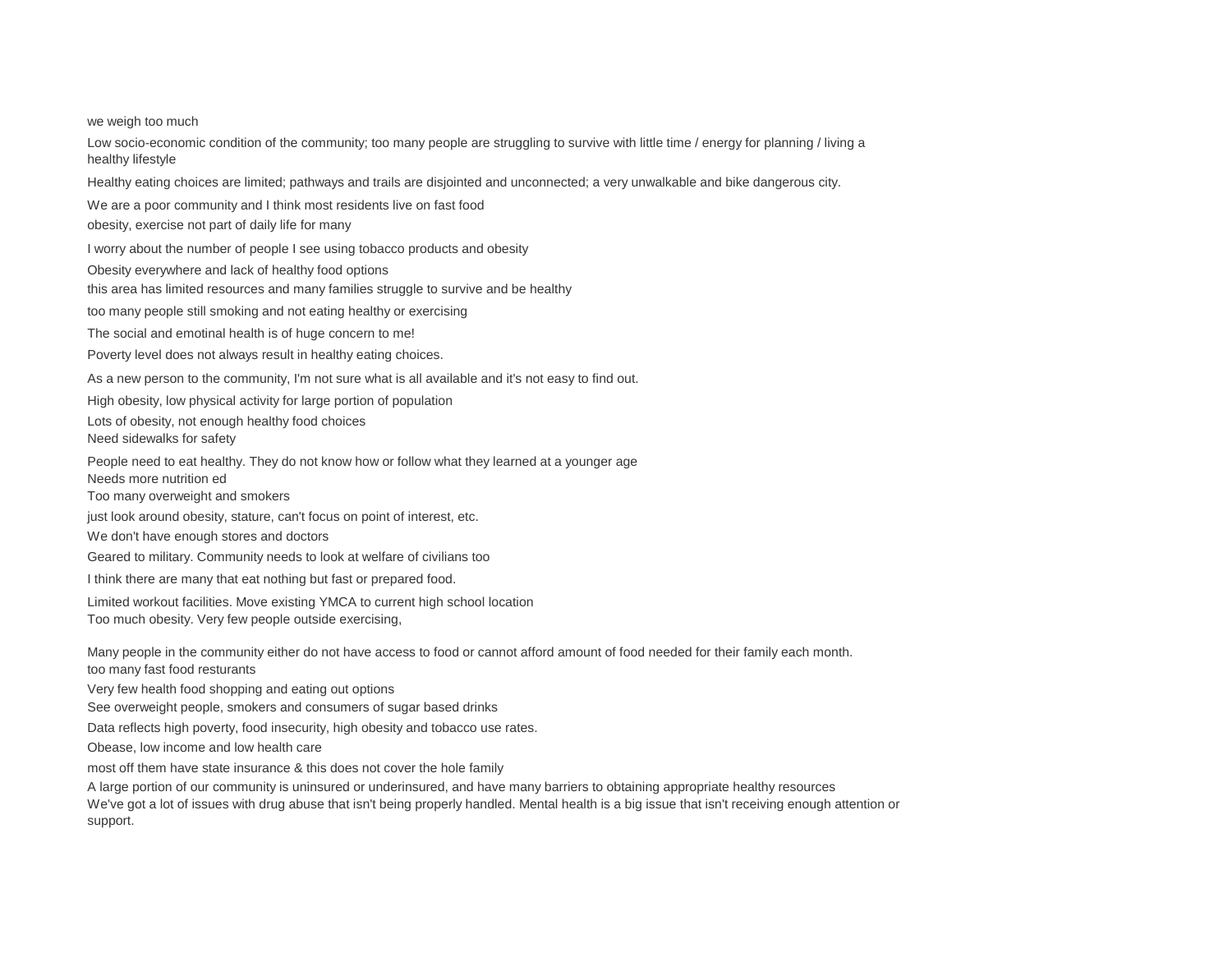I feel most don't persue preventitve health, instead of waiting for problems to arrise. smokers and fat people

In general JC does not place much priority on good health vs other communities

The number of overweight people you see around town

High rate of obesity, few grocery stores, a lot of fast food restaurants, access to outdoor exercise has improved, but limited indoor exercise, high smoking rate, decreased access to medical services

There are people that are super healthy and people that are very unhealthy and theres a big difference and you can tell that too not very fit

obesity, poverty, smoking, access to healthy foods, lots of unhealthy restarurant, limited healthy restaurants, limited sidewalks, limited safe places to walk/run/exercise, no large gyms, I work with people everyday that are obese, smoking, eating junk food, not exercising, not taking vitamins, JC doesn't have a healthy vibe - there's limited events supporting a healthy lifestyle

Lot of overweight people in the county.

unhealthy because i feel as if a lot goes on in our community and seems as if nobody cares about what goes on around us. Everyone cares about only their selves and not others.

I said somewhat healthy, I don't really know the overall health of the community since I'm new here but everyone seems to be in decent shape, besides stress.

Poor collaboration with agencies; Hospital is "for profit" and patients afraid to go due to bill; Uninsured and self-pay patients treated poorly if at all by all private providers; thus no motivation/incentive for population to change lifestyle choices. Having fort close, isn't advantage; no records or hard to obtain medical records to assist with population; transient population; trafficking; children not enrolled in Medicaid, parents don't know or don't care; children suffer unnecessarily; adults/community partners who attempt to make a difference are the same ones in every coalition/agency/meeting. There's a lot of talk, little action by same people trying to make a difference. Is it possible to change the health status for a transient population?

High % of persons overwieght/use tobacco

I see plenty of obese citizens; most community functions serve unhealthy foods; doughnut shops continue to sprout

Mental health is startlingly poor and there are not many sports opportunities for children nor adults that dont cost an arm and a leg

There is no desire by the community to be healthy. The ones who need to make the biggest changes are in survival mode.

There are lot of things going on to try to improve the health of the community

I know the numbers

Health data reflects serious issues with the use of tobacco, alcohol, and obesity.

The high number of citizens who use tobacco products

Q3. How much exercise/physical activity do you generally get in a day? Answer Choices 60 minutes or more 17.09% 34 Responses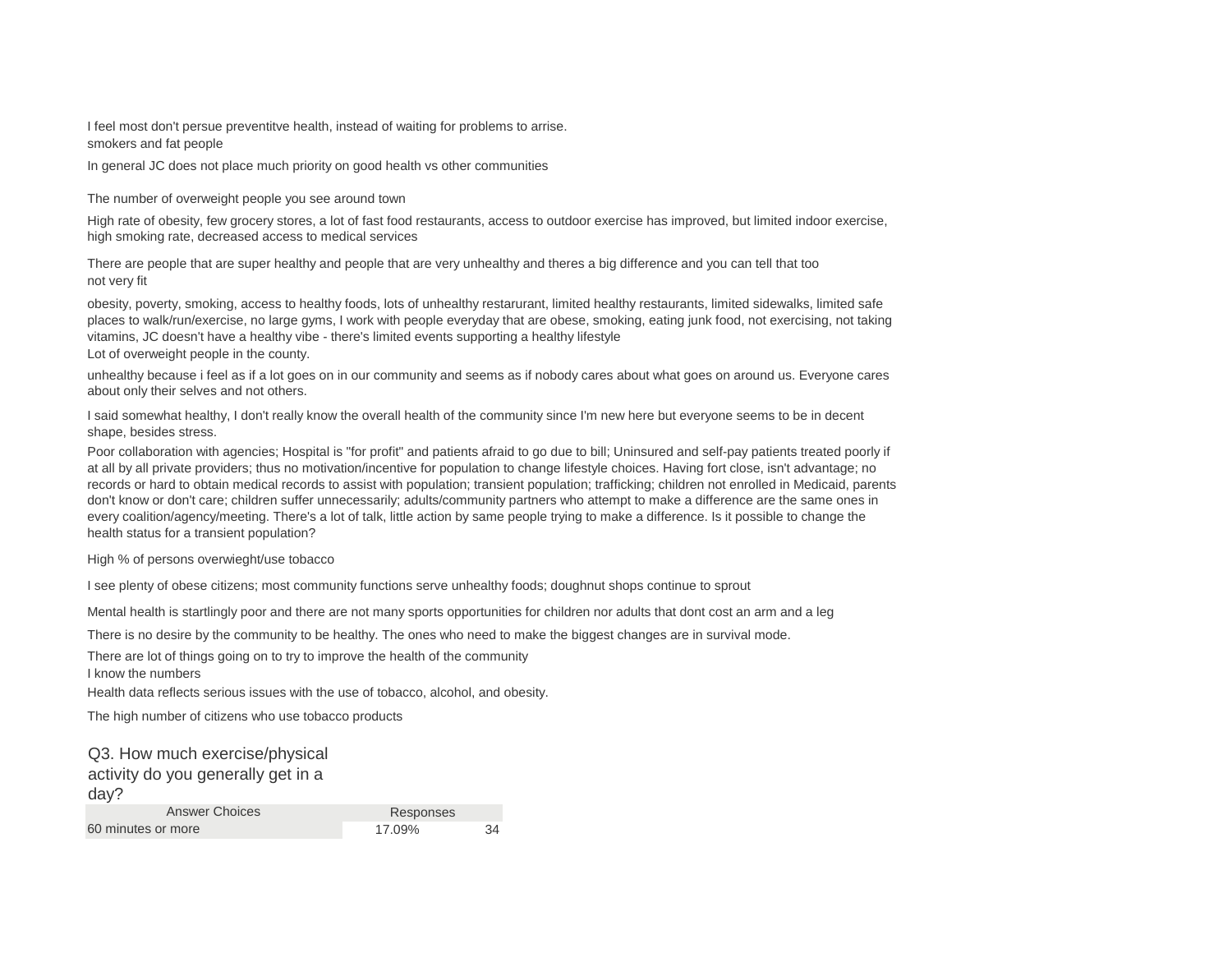| 30-60 minutes      | 41.21%          | 82  |
|--------------------|-----------------|-----|
| 30 minutes or less | 37.19%          | 74  |
| <b>None</b>        | 4.52%           | 9   |
|                    | <b>Answered</b> | 199 |
|                    | <b>Skipped</b>  | 3   |

Q4. Please rate your level of agreement with the following statements: In general, my community has sufficient opportunities for physical activity.

|  | <b>Strongly Disagree</b> |  | <b>Disagree</b><br><b>Neutral</b> |    |        | Agree |                             |               | <b>Strongly Agree</b><br>ັ |    |
|--|--------------------------|--|-----------------------------------|----|--------|-------|-----------------------------|---------------|----------------------------|----|
|  | 5.53%                    |  | 7.59%                             | ບບ | 30.65% |       | 240<br><b>.</b><br>·I.∠I /0 | $\circ$<br>○∠ | 5.03%                      | н. |

| Q5. It is recommended that adults<br>eat 1 $\frac{1}{2}$ -2 cups (3-4 servings) of               |                 |     |
|--------------------------------------------------------------------------------------------------|-----------------|-----|
| fruit per day and 2-3 cups of<br>vegetables (4-6 servings) of<br>vegetables per day. Do you feel |                 |     |
| like you're meeting those                                                                        |                 |     |
| recommendations?                                                                                 |                 |     |
| <b>Answer Choices</b>                                                                            | Responses       |     |
| <b>No</b>                                                                                        | 51.26%          | 102 |
| Yes                                                                                              | 38.69%          | 77  |
| Unsure                                                                                           | 10.05%          | 20  |
|                                                                                                  | <b>Answered</b> | 199 |
|                                                                                                  | <b>Skipped</b>  | 3   |
|                                                                                                  |                 |     |

| 167 |
|-----|
| 35  |
|     |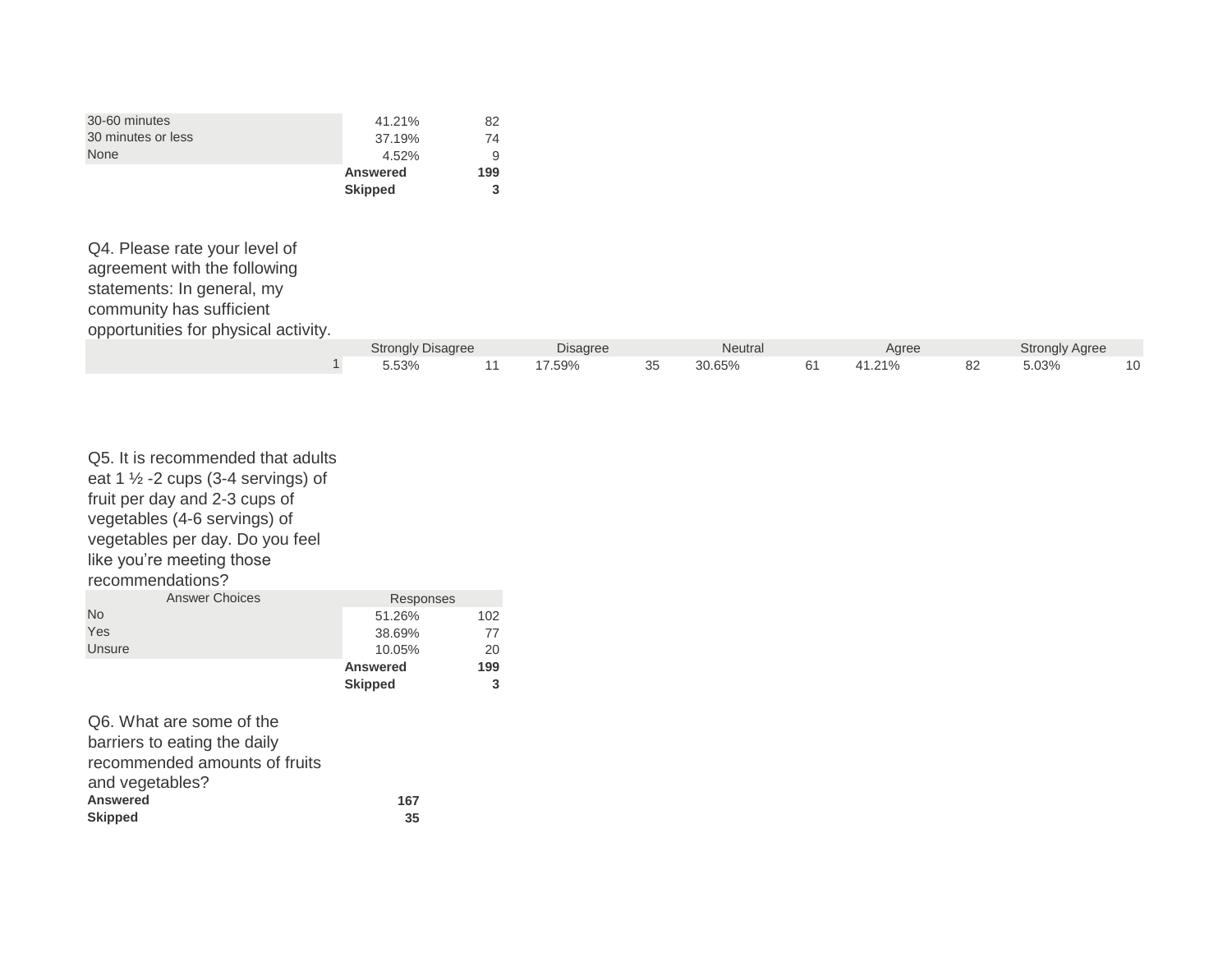Responses Price Busy schedule Cost, availability Laziness finding quality fresh fruits and vegetables in grocery stores Lack of prep time Quality and costs. Also limited vendor options Time Availability and quickness to unhealthy options Laziness Busy schedule, lack of cooking routine. Prep time. Poor habits. Cost just don't eat or buy fresh/canned fruit products cost gastric surgery- have to make sure i get proteins in first COST COST More expensive Fruits and vegetables can be expensive. easy access to fresh foods Time Transportation to grocery stores. Prep time too much stress; time and easy access to junk and processed food LACK OF TAKING TIME TO PREPARE. cost, not liking vegetables especially kids Cost Time Can be cost prohibitive for some Poor effort Fruits go bad so quickly. Also lunch and breakfast are needing to be quick so don't have time to eat them. Time and commitment to eating healthy Laziness Cannot eat that much along with some meat as I fill up and am uncomfortable no time Price of food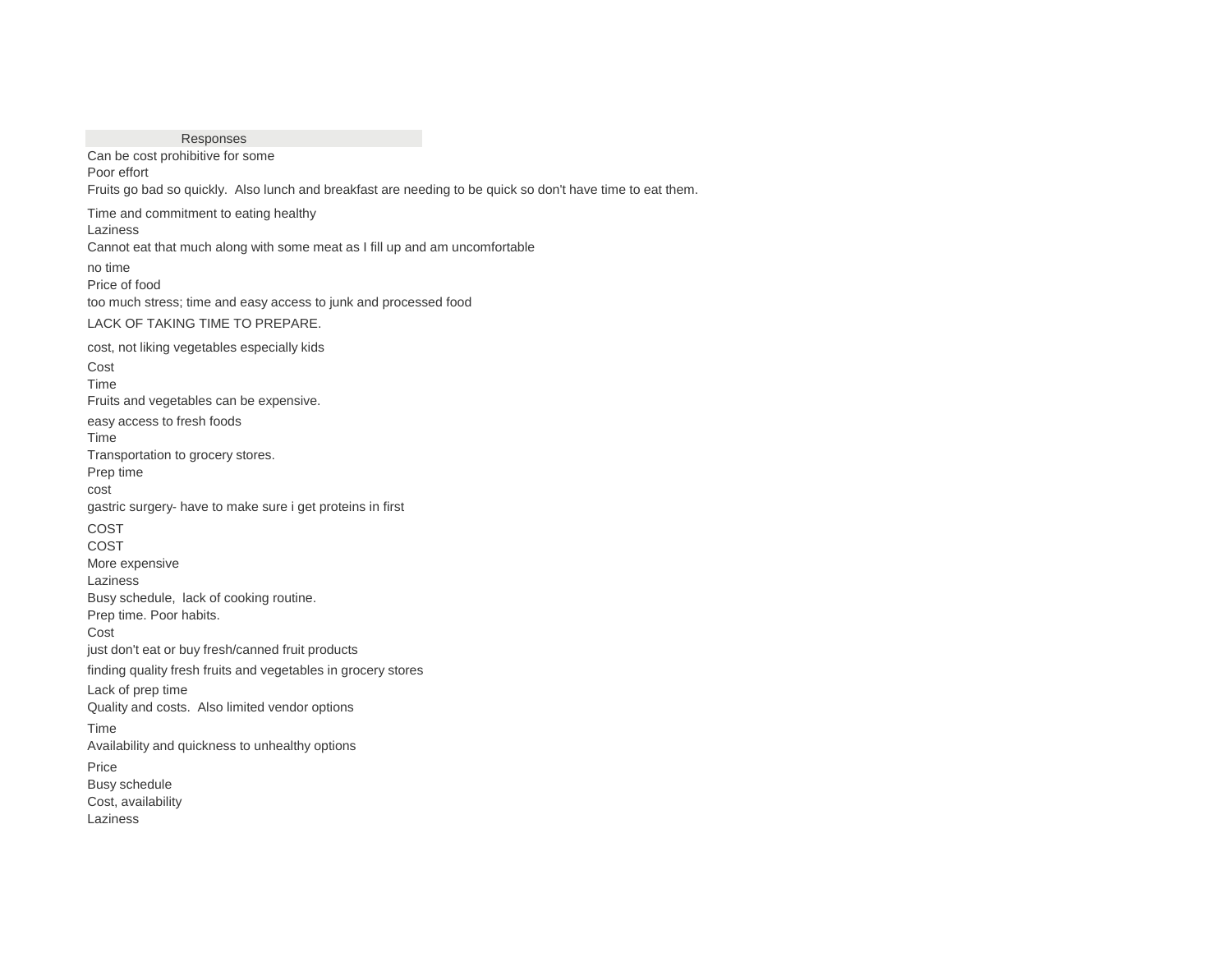None Not all employers are able to offer both or none- or they choose unhealthy items..donuts, vending machines I think it would be money and not thinking it is an important part of your diet Due to surgery I have had issues tolerating the daily requirement, however, I do make efforts to meet the recommendation. planning and prep time preparing them I just don't eat them Cost of fresh fruits and vegetables Not enough healthy AND convenient options Availability / time Time constraints and access to a strong produce market. Local options are shabby and generic. Often to busy to have a sit down meal and grab something on the go. Aware of healthy eating and try to eat healthy shopping habits, costs, desire Self- choice Live alone and don't fix big meals I am never hunger limited restaurant menus time to cook Prep time. Veggies and fruits that are cut and ready to eat are very expensive. Life is sooooo busy I choose to not eat that much fruit. Fresh food seems harder to get than I'm used to in a larger city. too much food Just don't always work them in. Diet restrictions - low carb/ sugar. Fruit doesn't mix in with diet expensive and perish rapidly. I don't like the taste I don't like a lot of veggies. My daughter always eat the fruits before I can get to them. Not enough time Not having the funds to purchase them price Unsure Price and taste Lack of quality, affordable fresh produce Cost Just having enough fresh options Cost and access Laziness Personal choice Cost One to two cups at for both Time and lack of commitment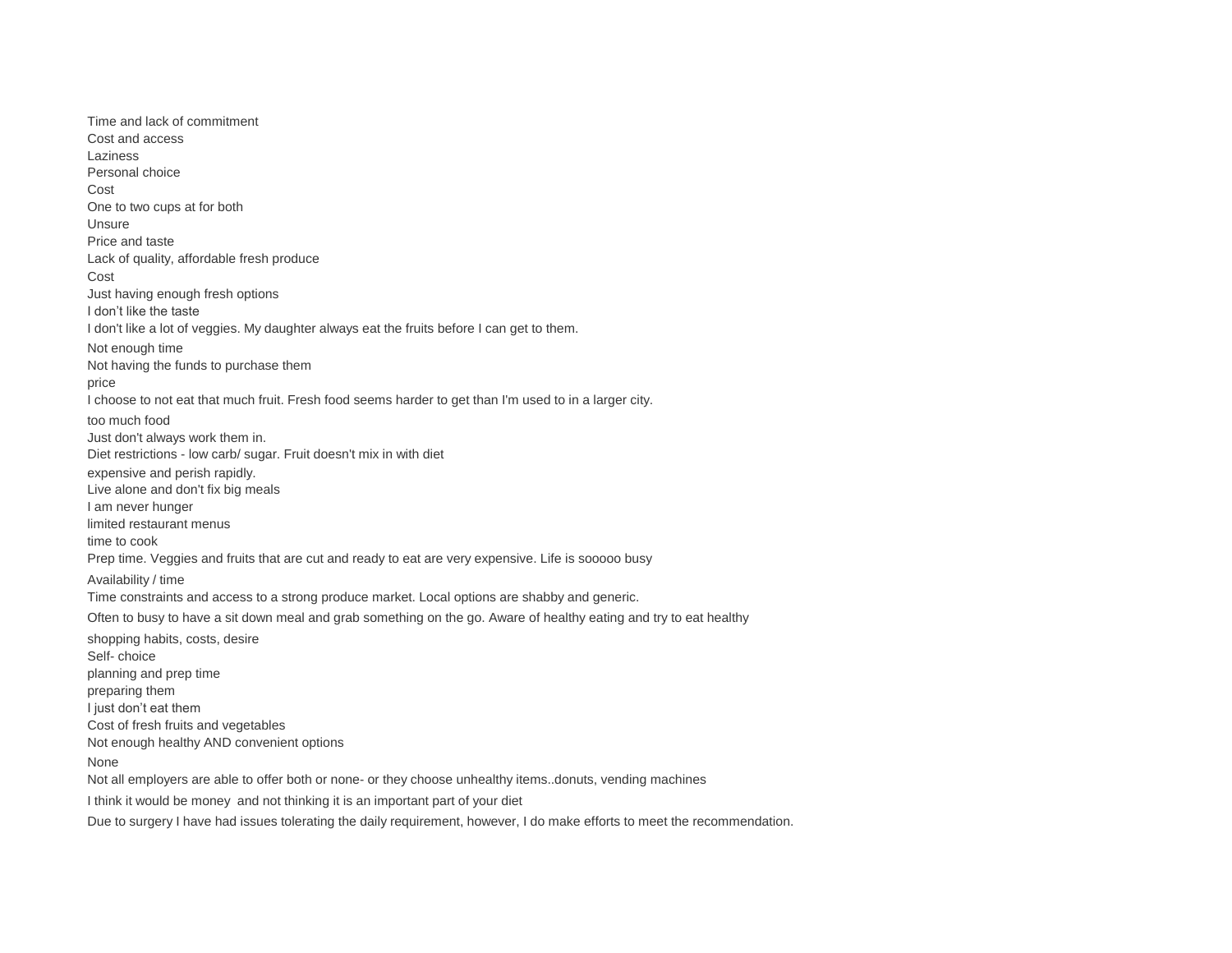I don't like many vegetables. Trying to avoid sugar, even natural sugar. fixing it buying it

Cost of fresh fruits and vegetables as well as places to buy quality fresh foods

For me it is making choices Preparation time. In other families, not enough access or inability to pay. too many fast food restaurants none of them have a healthy menu I prefer carbohydrates unfortunately Fruits and vegetables cost more and that limits amount for other household needs if purchased Limited fresh market Cost Availability of local fruits that are sold Time Flavor Lack of motivation, picky eater Time Time, taste and price Not able to buy this food Lack of appetite Fresh fruit is way to expensive and not good. Location, transportation, too expensive for low income Keeping items fresh Not using up fruits and vegetables fast enough Time Meat is better Cheap cost of fast food vs. fruits and veg Not preparing in advance Don't like most veggies Price Cost and access Availability High cost, low quality Work Make it a habit. So hard to do! income and appetite Nothing Busy schedule Cost **Forgetfulness**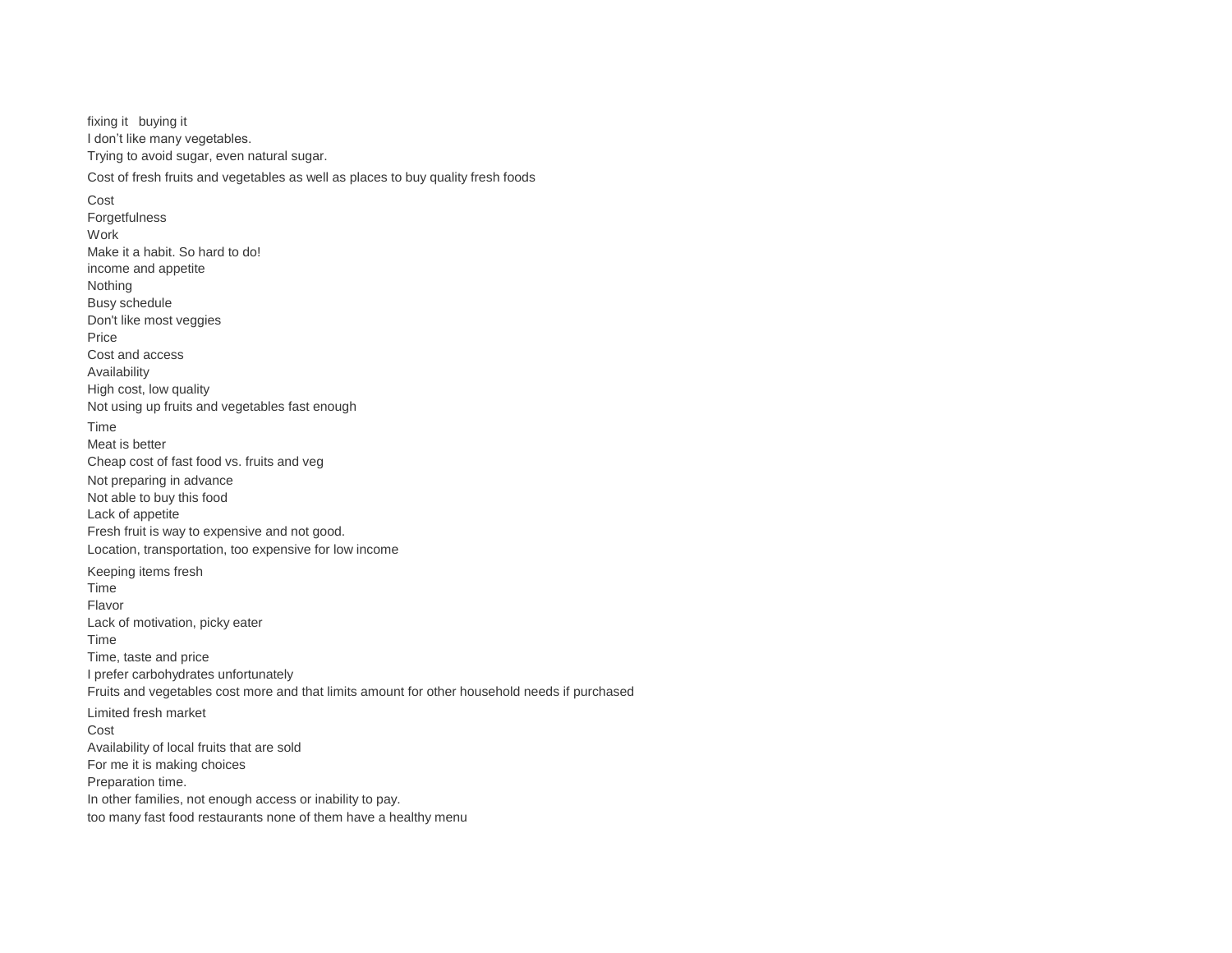eating recommended amounts of vegetables plus some, but not meeting fruit recommendations. We do not have access to a variety of decent fresh seasonal fruits. some of the barriers are that i might not have it at my house or just not in the mood to eat fruits or vegetables at the time prices expense No time for preparation prices too high cost - availability in small communities **Money** Availability of local fruits that are sold Time, gardens, local produce availability of food stamps some not good Always on the go prices too high unsure It is easier or faster to grab a bag of chips prices too high No time for preparation Time, work money Busy schedule, commute time Time. We're all overworked economic slaves. No one has time to cook decent food or remember to eat. A cheeseburger costs less than fresh produce and takes a lot less time to prepare. cost, time to prepare need for preplanning for meals and snacks Choice; habits of eating certain foods that do not include fruits and vegetables Access to healthy produce is difficult for some families. not health conscience at times cost Always on the go and in a hurry, grab the first thing I see

access, affordability, knowing how to use/prepare fruits or veg, passing on to children that they are "gross", expecting kids to eat fruit or veg at school then blame the school lunch program saying well of course they don't eat them they aren't like the fruits or veg at home when in reality those kids aren't eating fruits or veg at home, lack of education, easier to hit a drive thru on the way home than to prepare a meal & limited drive thru options with fruit or veg

Don't take the time to do it.

Some fruits are too expensive to buy.

Vending machines and easy snacks to eat are carbs

some people might think as if they dont need fruits or vegetables in life so some barriers could be not thinking its important or just plainly not thinking about the food thats good for you.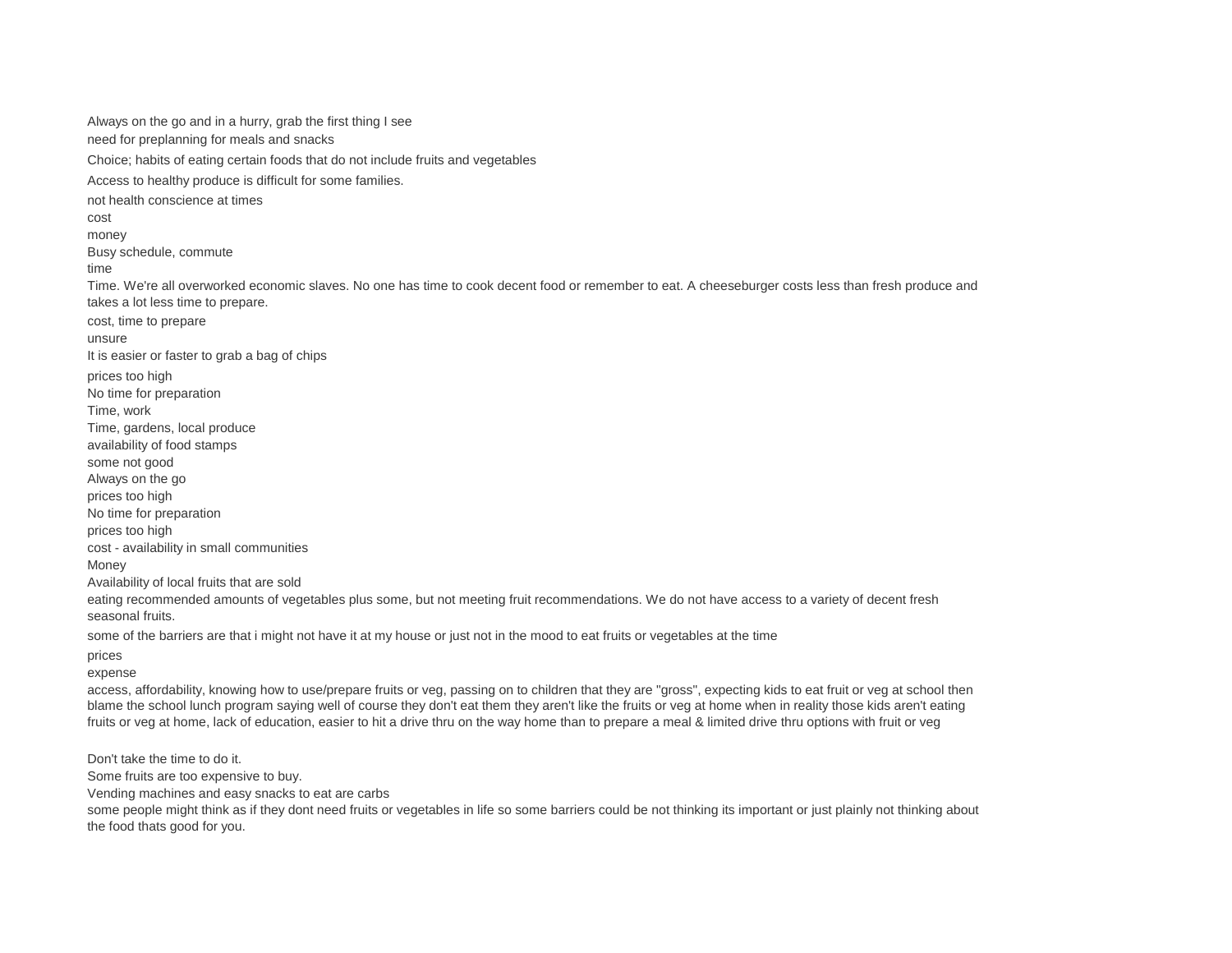Produce selection and keeping fruits on hand. work Access to grocery stores where produce may be purchased. Cost of healthy foods is also a barrier for some families. Affordable access to fresh fruits and vegetables me making sure that I pack them in my bag for work frequent trips to purchase items if you want fresh and not frozen or canned Time cost and availability especially in the winter months The stigma of eating healthy, access, cost I think it's the fact that I don't have much time to or that my mind is on other things like the overload of school work. Business- it is more convient to grab something unhealthy Affordable fruits and vegetables Money, convenience, habits Cost and availability. All of the fast food places

Q7. Please rate your level of agreement with the following statement: In general, my community has sufficient options for healthy eating.

|                                              | <b>Strongly Disagree</b> | Disagree |    | <b>Neutral</b> | Aaree  |                 | <b>Strongly Agree</b> |    |
|----------------------------------------------|--------------------------|----------|----|----------------|--------|-----------------|-----------------------|----|
| I have access to fresh fruits and vegetables |                          |          |    |                |        |                 |                       |    |
| in my community                              | .55%                     | 10.88%   |    | 17.10%         | 52.33% | 10 <sup>1</sup> | 18.13%                | 35 |
| In general, my community has sufficient      |                          |          |    |                |        |                 |                       |    |
| options for healthy eating                   | 4.62%                    | 28.21%   | 55 | 25.13%         | 33.85% | 66              | 8.21%                 | 16 |

#### Q8. Do you currently use tobacco of any kind? (cigarettes, chewing

tobacco, e-cigarettes)

|                       | <b>Skipped</b>  |     |  |  |  |
|-----------------------|-----------------|-----|--|--|--|
|                       | <b>Answered</b> | 200 |  |  |  |
| Yes                   | 20.00%          | 40  |  |  |  |
| <b>No</b>             | 80.00%          | 160 |  |  |  |
| <b>Answer Choices</b> | Responses       |     |  |  |  |
| wwayo, c-uyarcitics,  |                 |     |  |  |  |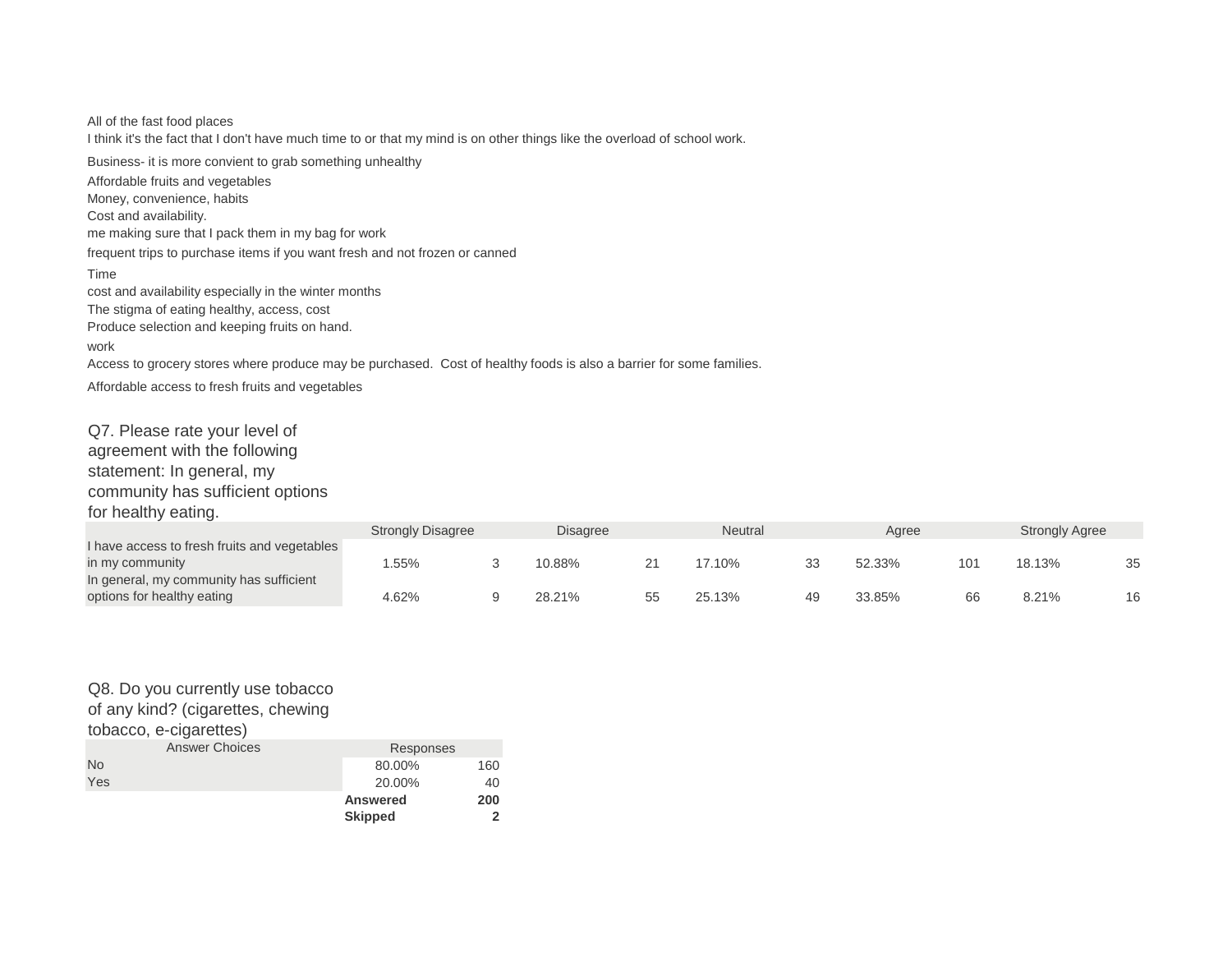Q9. Are you aware of efforts in your community to promote smoking cessation (i.e. quitting smoking)?

| <b>Answer Choices</b> | Responses       |     |
|-----------------------|-----------------|-----|
| <b>No</b>             | 22.61%          | 45  |
| Yes                   | 64.32%          | 128 |
| Unsure                | 13.07%          | 26  |
|                       | <b>Answered</b> | 199 |
|                       | <b>Skipped</b>  | 3   |

Q10. Please rate your level of support for policies that prohibit tobacco use (i.e. smoking and chewing tobacco) in the following settings:

Q11. Were you aware of the

|                        | Definitely not supportive | Not Supportive |    | <b>Neutral</b> |    | Supportive |    | <b>Very Supportive</b> |     |
|------------------------|---------------------------|----------------|----|----------------|----|------------|----|------------------------|-----|
| <b>Athletic Fields</b> | 4.48%                     | 2.49%          |    | 10.45%         | 21 | 18.41%     | 37 | 64.18%                 | 129 |
| <b>Local Parks</b>     | 3.47%                     | 6.44%          | 13 | 10.40%         | 21 | 22.77%     | 46 | 56.93%                 | 115 |
| School grounds         | 4.98%                     | $.00\%$        |    | 3.48%          |    | 18.41%     | 37 | 72.14%                 | 145 |
| Hospital grounds       | 4.50%                     | 2.00%          | 4  | 3.50%          |    | 19.00%     | 38 | 71.00%                 | 142 |
| Worksites              | 1.50%                     | 5.00%          | 10 | 14.00%         | 28 | 24.00%     | 48 | 55.50%                 | 111 |
| Other (please specify) |                           |                |    |                |    |            |    |                        |     |

**Answered Skipped**

| Pathways to a Healthy Kansas   |                 |     |
|--------------------------------|-----------------|-----|
| Initiative that is being       |                 |     |
| implemented by Live Well Geary |                 |     |
| County in your community?      |                 |     |
| <b>Answer Choices</b>          | Responses       |     |
| <b>No</b>                      | 38.81%          | 78  |
| Yes                            | 49.75%          | 100 |
| $\Box$ Unsure                  | 11.44%          | 23  |
|                                | <b>Answered</b> | 201 |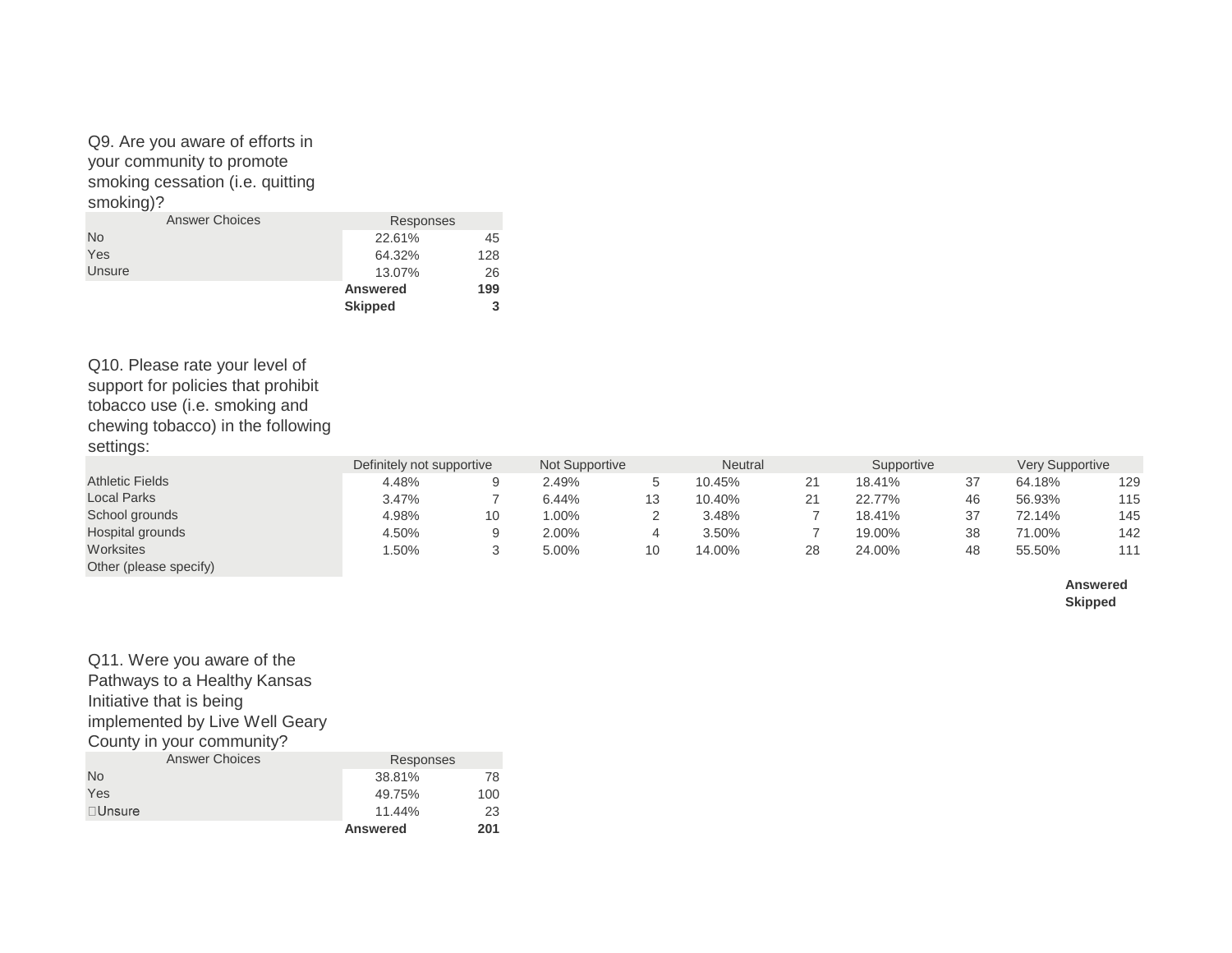#### **Skipped 1**

## Q12. Age:

|                       | <b>Skipped</b>  | $\overline{2}$ |
|-----------------------|-----------------|----------------|
|                       | <b>Answered</b> | 200            |
| 65 or over            | 17.50%          | 35             |
| $55 - 64$             | 17.00%          | 34             |
| $40 - 54$             | 20.00%          | 40             |
| $25 - 39$             | 36.00%          | 72             |
| Less than 25          | 9.50%           | 19             |
| <b>Answer Choices</b> | Responses       |                |
|                       |                 |                |

## Q13. Gender:

|        |                       | <b>Skipped</b>  | 2   |
|--------|-----------------------|-----------------|-----|
|        |                       | <b>Answered</b> | 200 |
| Female |                       | 78.00%          | 156 |
| Male   |                       | 22.00%          | 44  |
|        | <b>Answer Choices</b> | Responses       |     |
|        |                       |                 |     |

# Q14. Ethnic group you most

identify with:

| African American / Black<br>Asian / Pacific Islander | 6.47%<br>1.49%  | 13<br>3        |
|------------------------------------------------------|-----------------|----------------|
| Hispanic / Latino                                    | 6.97%           | 14             |
| Native American                                      | 1.99%           | $\overline{4}$ |
| White / Caucasian                                    | 76.12%          | 153            |
| Other <b>Community</b> Charles Community             | 6.97%           | 14             |
|                                                      | <b>Answered</b> | 201            |
|                                                      | <b>Skipped</b>  | 1              |

## Q15. Education

| <b>Answer Choices</b>           | Responses       |     |
|---------------------------------|-----------------|-----|
| Less than high school           | 5.47%           | 11  |
| High school diploma or GED      | 9.95%           | 20  |
| Some college/Associate's degree | 30.85%          | 62  |
| Bachelor's degree or higher     | 52.24%          | 105 |
| Other                           | 1.49%           | 3   |
|                                 | <b>Answered</b> | 201 |
|                                 | <b>Skipped</b>  |     |